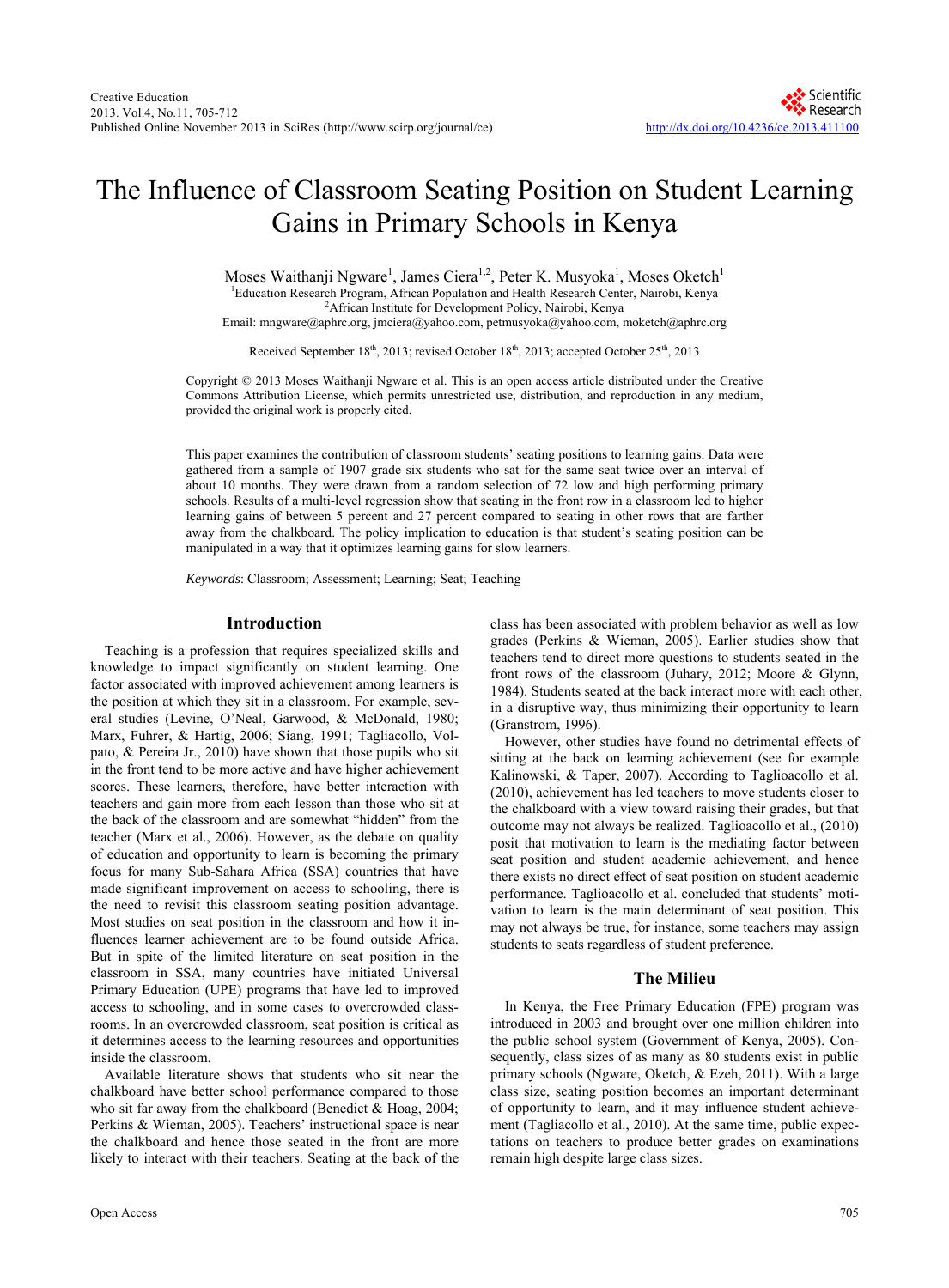KCPE is a national standardized test that all students completing grade eight take. Their scores on that test are the major determinant of the high school into which they are ultimately enrolled. High scoring students gain admission to competitive high schools. This raise their chances of scoring well on the parallel standardized high school exams and, therefore, make it more likely that they will earn one of the comparatively few places available within the public and private university system. KCPE is, therefore, a high-stake exam. Within the context of FPE, there exist schools in the same neighborhood that persistently perform well and others that persistently perform poorly in standardized national examinations. Examining the students' seating position will improve our understanding of what happens in the classroom that may explain some of the differences in performance among pupils and schools. Teacher-classroom interactions that aid student learning are often complex processes that hinge on interpersonal and pedagogical awareness. The teacher's classroom management strategies and interactions with students at the classroom level can determine how much is learned (Morrison, Bachman, & Connor, 2005).

In this paper, we examine the effects of seating position on increases in student achievement at the classroom level. The research question to be answered in this paper is "Does student classroom seating positions explain learning gains?" By answering this question, the paper contributes to the debate on classroom environment and learning achievement. This paper also contributes to filling the gap that exists in sub Saharan Africa (SSA) on research evidence of what is happening in the classroom.

# **Methods**

## **Sampling**

# For the purpose of selecting the highest and lowest performing districts and schools, the Kenya Certificate of Primary Examination (KCPE) results of the last four available years (2002- 2005) were used to rank districts and schools. School performance in national examinations (a proxy indicator for student achievement) in Kenya varies by district. Some districts persis-

tently score high, while other districts are repeatedly low performers. Based on the distribution of school mean scores in a district, schools were categorized as low performing and high performing.

Six districts were randomly selected, two from those that were consistently ranked in the bottom 10% in KCPE examinations over the past 4 years, two from those that were consistently ranked in the middle 20%, and another two from those that were consistently ranked in the top 10% over the same period. Seventy-two schools, 12 in each of the six districts, were randomly selected for the study—six that consistently rank in the bottom 20% and six that consistently rank in the top 20% in each of the districts. Data for this paper were collected from 72 head teachers, 72 math teachers, and 1907 grade six students who sat for the same math test, administered by the study team, in rounds one and two.

To collect data, several instruments and techniques were used. Three survey instruments and two assessment tools were developed and pre-tested to improve the validity and reliability. The three survey instruments include a head teacher questionnaire that solicited information on school management, staffing, enrolment, and parental participation in school affairs among others; a teacher questionnaire that solicited information on demographics, qualification and training, discipline, and syllabus coverage; a learner questionnaire that collected information on social economic backgrounds of the grade six learners and their perceptions of the school environment. This questionnaire was administered to grade six students in the selected schools. The assessment tools included a grade six mathematics teacher test and a learner mathematics test for grade six students. The return rates of the research instruments from the participants were quite high; 100% for the head teachers, 97.6% for teachers, and 99.8% for the students.

## **Variable Descriptions**

In this paper, the dependent variable is gain score while the main explanatory variable is student seating position. These variables are defined as follows:

Gain score: The difference between pupil score in test (round) one and two. Test one and two had the same test items but were administered ten months apart. For the purposes of fitting a regression model, Item Response Theory (IRT) scale procedures were used to compute a gain score from the raw scores for each student. We then computed gain scores from the IRT scale scores by simply subtracting each student's IRT mathematics scale score in test one from their score in test two. This gave us the IRT scale score points the students gained between rounds one and two.

Seating position: In all schools, students sat in desks of three or four. A few schools had lockers placed together in 2s, 3s, or 4s forming a set/group that fits in a column width. Seating position was the classroom physical seat position occupied by the student relative to the front of the classroom. The front of the classroom was taken to be the side with the chalkboard. Student seating position was allocated a three-digit number—i, j and k for purposes of mapping the seat position of the student in the classroom. For example, ijk meant ith row in the jth column, student k. Rows were serialized from the front of the classroom. The three digit number was recorded in the student's assessment tool.

## **Conceptualization**

The paper uses a value-added approach to investigate the influence of quality of teaching and seating position on learning gains. A value-added approach was chosen for two main features. First, the dependent variable is designed to measure the amount of change that occurs in learning (i.e. gain score) during the period when students are in classroom. Second, measures of change were adjusted for differences across classrooms in the student's prior achievement (entry behavior), students' socioeconomic background, and other school factors (Harris & Sass, 2007; McCaffrey et al., 2004; Rowan, Correnti, & Miller, 2002). According to Rowan et al. (2002), the aim of a valueadded model is to approximate size of variance changes in student learning achievement within classrooms after controlling for the effects of other variables.

From this brief background, we conceptualize the effects of seat position to be independent of that of other factors including student characteristics, teacher factors, teaching quality and school/classroom context. IRT-scale gain score is the dependent variable, and IRT round one scores adjusts for initial academic performance that can probably be the source of changes in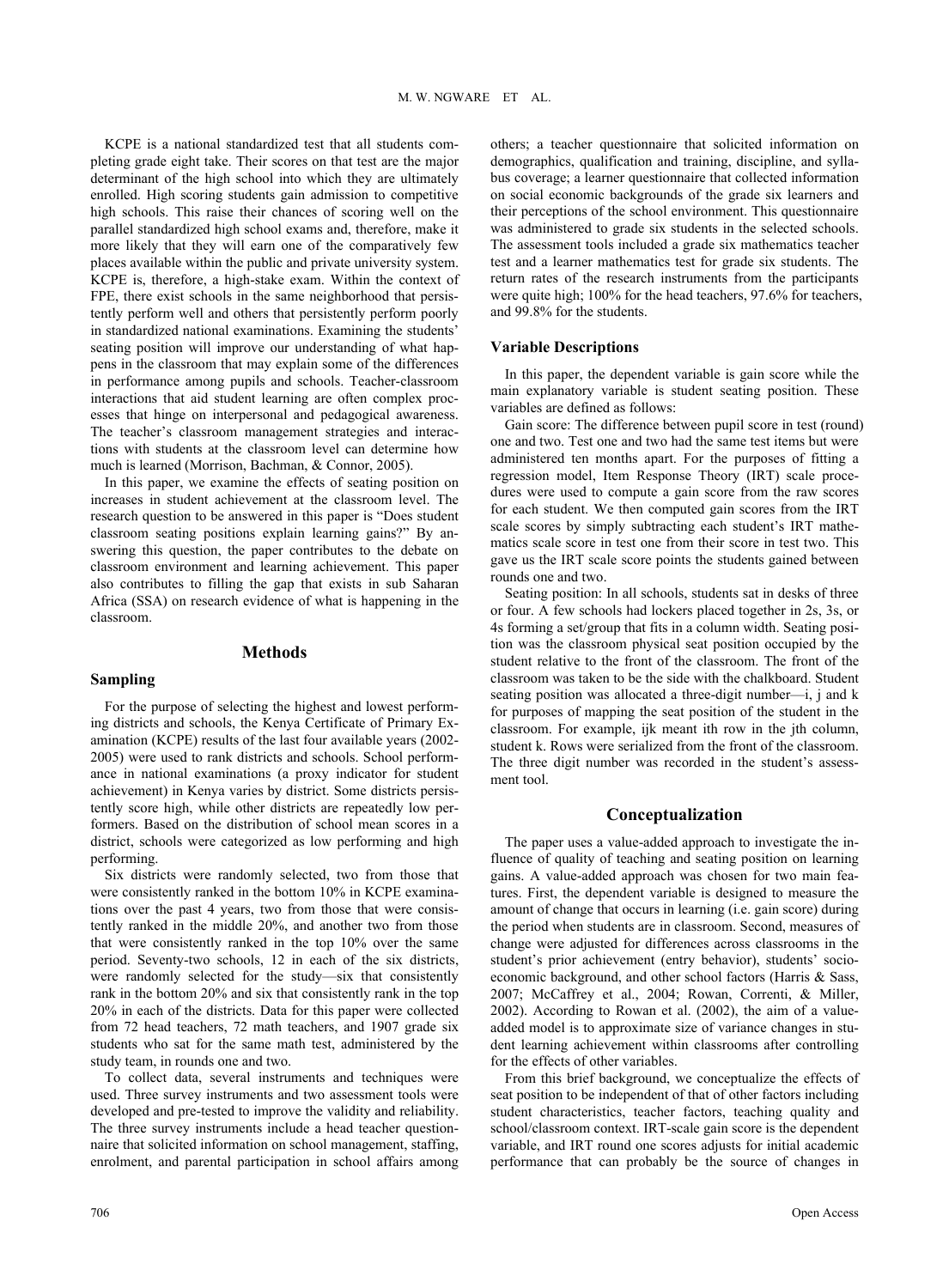learning achievement. We carry out a two-level analysis (student and school) that assumes classrooms and schools are the same (one sixth grade teacher per school). Therefore, we use cluster correction in STATA to correct standard errors in the regression analyses.

We estimate a multi-level linear regression following the value-addition models derived from a basic educational production function (EPF). In theory, student learning achievement is determined by an EPF:

$$
A = f(H, I, S, \alpha) \tag{1}
$$

where achievement A is a product of home or social economic background (H), individual characteristics (I), school resource inputs (S), and an efficiency parameter measuring capacity utilization in the school (α) (Marshall, 2009). This general EPF does not specify effects levels of the determinants of learning achievement. Showing the effects levels is relevant to policy since it enhances the understanding of the learning achievement dynamics. According to Glewwe (2002), if the independent variables do not change much over time, the analysis of levels will return similar results to that of a general EPF. Three models are estimated: 1) the overall model that includes all schools; 2) one model for the top performing schools; and, 3) one model for the bottom performing schools.

The multivariate model assumes that all pupils have the same or varying number of repeated IRT measurements taken at identical points in time (Verbeke, & Molenberghs, 2000). In the analysis, we consider the repeated IRT measurements for all the students and schools computed from the same math test administered in rounds one and two, over an interval of ten months. Let yij1 and yij2 be the IRT scores for round one and two for the jth pupil in the ith school where  $j = 1, 2, \ldots$  ni and  $i = 1$ , 2, … N. The two IRT scores can be grouped together in a vector  $\mathbf{y}_{ij} = \begin{bmatrix} y_{ij1}, y_{ij2} \end{bmatrix}$ . The pupil's scores  $\mathbf{y}_{ij}$  in the  $\mathbf{I}^{\text{th}}$  school can be clustered into a vector  $\mathbf{Y}_i = \begin{bmatrix} \mathbf{y}_{i1}, \mathbf{y}_{i2}, \cdots, \mathbf{y}_{in_i} \end{bmatrix}$  i = 1, 2, … N. The general multivariate model assumes that the repeated measurements in  $Y_i$  satisfy a regression model given by:  $\mathbf{y}_{ij} = \begin{bmatrix} y_{ij1}, y_{ij2} \end{bmatrix}$ . The pupil's scores  $\mathbf{y}_{ij}$  $\mathbf{Y}_{i} = \left[ \mathbf{y}_{i1}, \mathbf{y}_{i2}, \cdots, \mathbf{y}_{in_{i}} \right]$ 

$$
\mathbf{Y}_{i} = \mathbf{X}_{i}\mathbf{\beta} + \mathbf{\varepsilon}_{i}, \ i = 1, 2, \dots N \tag{2}
$$

where  $\epsilon_i$  is a vector of error components and  $\epsilon_i \sim N(0, \Sigma)$ . The response vector for the  $i<sup>th</sup>$  pupil  $Y_i$  has a multivariate normal density **Y**  $Y_i \sim N(X_i \beta, \Sigma)$ , where  $\beta$  is a vector of fixed effects and  $\Sigma$  is the covariance matrix. Since the study has two time points (rounds one and two), we adopt an unstructured covariance matrix for the covariance structure  $\Sigma$ . The unstructured covariance matrix offers the most generalized structure that does not assume any prior knowledge of the relationship between the variables of interest.

## **Results and Discussion**

# **Descriptive Statistics**

The mean score for the top performing schools was 0.645 and the bottom performing schools was 0.492. Overall, the mean gain score for all schools was 0.582. On average, the top schools gained more by 0.153 IRT gain scores, equivalent to a gain of 31%. The IRT scores were distributed normally with the highest peak at the mean. The gain score for the top schools ranged between −2.1 to 4.0 while the range for the bottom school was  $-2.1$  to 2.8, an indication that top schools had higher gain scores compared to the bottom schools.

**Table 1** shows the mean, number of students, percentage of students in each row, and the p-values (significance measures) of a t-test that compares the gain score mean between row one and each of the subsequent seating rows. Rows one and two were at the front of the class, rows three and four were the middle of the class and rows five and six were at the back of the class. On average, each of the first three class rows contained about 18% of the pupils and the mean gain score varied between 0.524 and 0.687. It is evident that pupils who sat in row one had the highest gain score. With an exception of row four in both the overall sample and bottom schools, the rest of the rows had significantly less mean gain score compared to row one.

**Appendix A** shows the mean gain score based on student, teacher, and other school characteristics. On student characteristics, we computed the means depending on whether a student had math tuition, the student's gender and age, the student's household wealth index, number of times a student repeated grade(s), student's frequency in speaking English outside school, and desk-group composition (girls, boys or mixed). On teacher and school characteristics, we considered school rank, frequency of the head teacher supervision, teacher's highest training level, gender, and teacher's preparedness to teach.

From the descriptive results, it is evident that having math tuition is associated with better gain score. Similarly, pupils from the poor background significantly perform poorly relative to those from wealthy families. Failure to speak English outside school and having repeated a grade are related to lower gain scores. However, student sex does not help improve the gain score since the mean scores for both boys and girls are nearly the same. For school characteristics, top schools performed better than bottom schools as expected, while the head teachers' supervision helped students achieve a higher gain. Desk-group gender composition, teachers' gender, training and preparedness to teach were insignificantly correlated with students' performance in math. Descriptive results suggest that students taught by degree holders scored lower; however, these findings may be a result of small sample size among teachers with degree certificates, who represented 2% of the total number of teachers in the sample.

## **Multi-Level Models**

To investigate the effects of seating position on pupils' gain scores, we fitted a multi-level linear regression model while controlling the clustering observed among students that belong to the same class. From the analysis in Descriptive Statistics Section, it was observed that top and bottom performing schools scored differently; hence, we modeled the data for all the sample schools, and then modeled data by school category (top and bottom schools) separately. In each category (top, bottom, and all schools combined), we fitted two multi-level models. The first one is univariate while the second model is a multiple linear regression. The first model fit the gain score against our main explanatory variable—seating position. In the second model we fitted the gain score against the main explanatory variable while adjusting for the related student, teacher, and school characteristics described in the literature as influencing student achievement (Baumert et al., 2010; Georges, Borman, & Lee, 2010; Goldschmidt & Phelps, 2010 ). The regression results are as shown in the **Appendixes B** and **C**.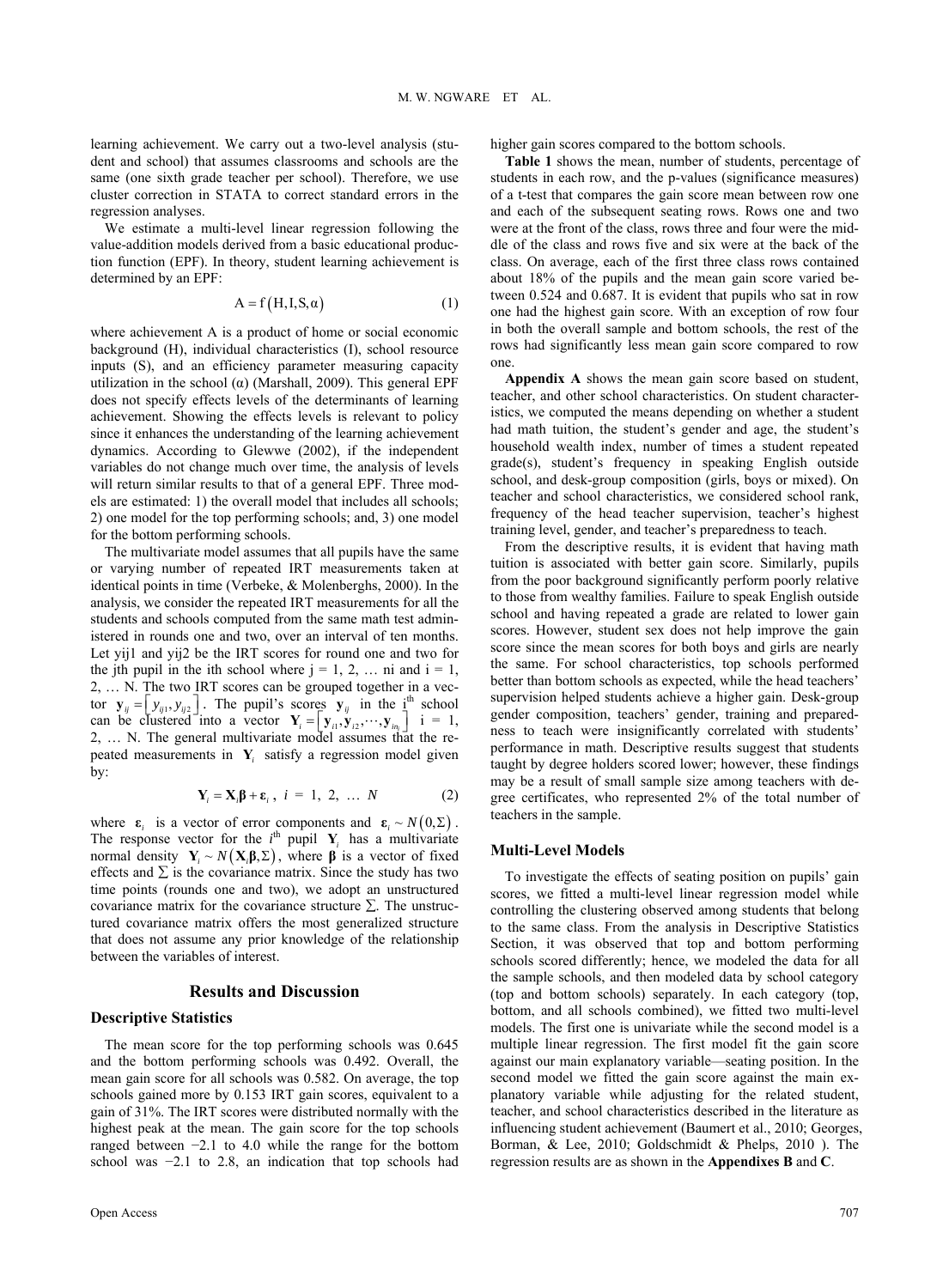| Table 1.                                       |  |
|------------------------------------------------|--|
| Mean IRT score gain based on seating position. |  |

| <b>Seating row</b>    | Mean IRT gain score (se) | $\boldsymbol{N}$ | $\frac{0}{0}$ | t-test p-value |
|-----------------------|--------------------------|------------------|---------------|----------------|
| <b>All schools</b>    |                          |                  |               |                |
| row 1                 | 0.687(0.035)             | 434              | 18.0          |                |
| row 2                 | 0.576(0.035)             | 450              | 18.6          | 0.016          |
| row 3                 | 0.528(0.033)             | 438              | 18.1          | 0.001          |
| row 4                 | 0.606(0.035)             | 376              | 15.6          | 0.051          |
| row 5                 | 0.524(0.044)             | 315              | 13.0          | 0.002          |
| row $6+$              | 0.556(0.038)             | 403              | 16.7          | 0.005          |
| <b>Top schools</b>    |                          |                  |               |                |
| row 1                 | 0.707(0.047)             | 236              | 17.14         |                |
| row 2                 | 0.691(0.054)             | 247              | 17.94         | 0.017          |
| row $3$               | 0.496(0.045)             | 251              | 18.23         | 0.001          |
| row 4                 | 0.715(0.045)             | 227              | 16.49         | 0.040          |
| row 5                 | 0.603(0.055)             | 195              | 14.16         | 0.002          |
| row $6+$              | 0.667(0.053)             | 221              | 16.05         | 0.007          |
| <b>Bottom schools</b> |                          |                  |               |                |
| row 1                 | 0.663(0.052)             | 198              | 19.1          |                |
| row 2                 | 0.444(0.050)             | 203              | 19.5          | 0.097          |
| row $3$               | 0.576(0.049)             | 187              | 18.0          | 0.014          |
| row 4                 | 0.424(0.050)             | 149              | 14.3          | 0.178          |
| row 5                 | 0.381(0.070)             | 120              | 11.6          | 0.022          |
| row $6+$              | 0.398(0.048)             | 182              | 17.5          | 0.051          |

Note: \* using row 1 as the comparison category.

To investigate the effect of the seating position on students' gain score, we modeled the variable seat position alone, and then fitted other models in which we controlled for individual and school characteristics. The results show that students seated in the first row perform better in comparison to students seated in any other row. When we control for pupil and teacher characteristics, students seated in the first row still had better performance net of students' academic ability. This is an indication that seating in a front row is associated with higher math scores. Modeling the two school categories separately helped us gain a deeper understanding of the interaction of seat position and school category. For example, descriptive analysis shows (see **Table 1**) that in top schools, students seated in row one had significantly higher mean scores than those seated in the other rows. After controlling for other characteristics in the top school model (see **Appendix C**), we find that seating in the second row had a lesser effects on learning gains when compared to seating in the first row. Further, seating in row three significantly reduced the score gain. Seating in the other rows led to a reduction in gain scores, though not significant (at  $\alpha$  = 0.05). In bottom performing schools (**Appendix C**), the effect of seating position is more pronounced. Univariate analysis showed that with reference to the first row, seating in any other row (except in row 4) significantly reduced the score gain. After controlling for other student, teacher, and school characteristics, the effect of seating position remains significant.

From these findings, we can argue that either higher achievers sit in the front row, and/or seating in the front row improves learning gains. Since we controlled for initial academic ability (test one scores), we conclude the latter. Kaya and Burgess (2007), Martin (2002), and Thomas (2003), have examined classroom seating arrangements and pupil's in-class nonacademic behavior. They found that seating position is important because it has the potential to prevent the problem behaviors that decrease student attention and probably this can diminish opportunities to learn. Wannarka and Ruhl (2008) has suggested that such problem behavior influences achievement. Students seated in the front row have an advantage over students in other rows because of their closeness to the teacher, and they are engaged more during instruction. Such active engagement leads to more learning opportunities and higher learning gains. This line of argument has been supported by Higgins et al. (2005) who observed that advanced involvement between teacher and students occur across the front and down the middle of the classroom. This implies that students in the first row get more attention of the teacher during classroom instructions which led to more learning gains. Our findings contradict the results of Kalinowski and Taper (2007) who found no detrimental effect of sitting at the back on learning achievement among college students in Montana. However we confirm the findings of Benedict and Hoag (2004), and Perkins and Wieman (2005) in Bowling Green State University and Colorado respectively; they found that seating in front has an academic advantage.

We tested the relative importance of the seating position on learning gains. We used the likelihood ratio test based on the school sample dataset as well as the separate data for top and bottom schools. For the entire school sample, seating position is highly significant (chi-square =  $19.75$ ,  $p = 0.011$ ). In top schools, seating position is significant (chi-square  $=$  32.24,  $p =$ 0.003). In the bottom schools seating position is not significant.

Other pupil-level variables in the model included score for test one, desk-group score for test one, mathematics tuition, pupil's age, gender, household wealth index, frequency of grade repetition, and the frequency with which the pupil spoke English outside of school. Desk-group composition was used to measure peer influence within the class. It referred to the gender composition of pupils who sat at the same desk. Seat group composition did not have any significant effect on score gain in the top schools model. However, in the model for bottom schools, boys only desk-groups performed marginally better (15%) than girls only desk-groups. In top performing schools, an increase in student teacher ratio (PTR) significantly lowers the score gain by 1%.

Accounting for inter-class variability is an important aspect when modeling multi-level data. Based on a scale of 0 to 1, the estimated variability between school mean scores was 0.135 while the variability among students in the same school was 0.589. This indicates that the variability among students in the same school is almost five times higher than the variability between school mean scores. This suggests that variability is pronounced more within a school than between schools. However, when we model the top and bottom performing schools separately, the school-mean variability reduces dramatically, an indication that the observed variability between schools is due primarily to the school category (i.e. top or bottom performing schools). These findings suggest that each of the top and bottom school categories have homogenous school characteristics.

### **Conclusion**

This study uses survey and assessment data from urban and rural Kenyan primary schools to examine the effects of student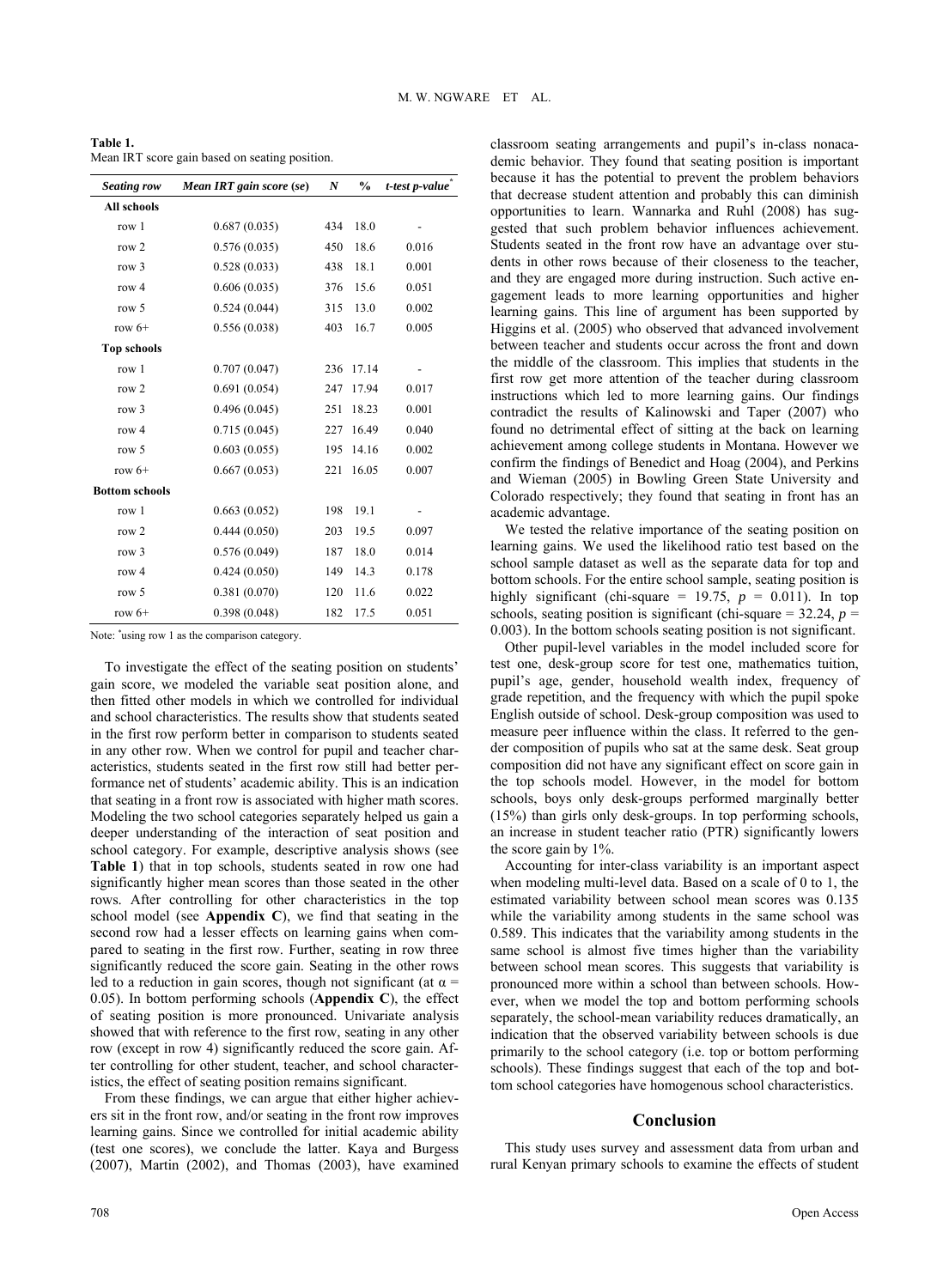seating position on learning achievement gains. The study uses gain score as the outcome variable to measure the amount of learning that took place within an interval of 10 months, with the same math test being administered twice. This rich data and our analyses made it possible to generate scientific evidence that we use to fill several existing gaps in the literature. For example, extant literature on learning achievement in Kenya has not used score gains as an outcome measure, and instead it relies on test and national examination scores; there is no literature on Kenya that links seat position to learning gains.

The consideration of the student's seat position relative to the student's academic ability in the Kenyan primary school classroom deserves more attention. Our analysis shows that seating in the front row has a positive and significant effect on learning achievement. Our results corroborate what other studies outside Kenya have found, though not using gain score.

The linkages between seating position and learner achievement have important implications for education policy and classroom practices in Kenya. Teachers can change classroom seating positions in a way that optimizes learning achievement for every learner, since the seat position has the potential to improve achievement gains. In particular, low performing learners can improve their grades by seating at the front rows especially in large class sizes. However, the teacher would have to monitor the progress of those seated away from the front rows, even if such students are high performers. That is, the teachers should pay attention to the different seating rows for the benefit of all students. Teacher preparation programs, both in-service and pre-service, and teacher employers need to emphasize more on classroom environment. This paper shows how our main explanatory variable predicts learning gains in schools that are different academically. Although managing classroom physical environments has the potential to address learning differentials, different seating positions and arrangements should be tested for their efficiency in instructional delivery and effectiveness in improving learning outcomes among learners with different academic ability.

## **Acknowledgements**

We acknowledge the important contribution of the African Population and Health Research Center (APHRC) staff who participated at various stages of the development of this paper including data collection and processing as well as giving valuable comments during the internal review process. We are also grateful to our partners including the Ministry of Education for providing us with introductory letters to the District Education Officers and school head teachers. Funding for this study was provided by Google.org through the Education Research Program at APHRC. We are grateful to The William and Flora Hewlett Foundation for their continued support. Finally, we are grateful to the school principals, teachers, and learners who participated in this study. The views presented in this paper are only those of the authors and not necessarily shared by those mentioned.

## **REFERENCES**

Benedict, M. E., & Hoag, J. (2004). Seating location in large lectures: Are seating preferences or location related to course performance? *Journal of Economic Education, 35,* 215-231. <http://dx.doi.org/10.3200/JECE.35.3.215-231>

Open Access 709

- Baumert, J., Kunter, M., Blum, W., Brunner, M., Voss, T., Jordan, A., et al. (2010). Teachers' mathematical knowledge, cognitive activation in the classroom, and student progress. *American Educational Research Journal, 47,* 371-406. http://aerj.aera.net <http://dx.doi.org/10.3102/0002831209345157>
- Georges, A., Borman, K. M., & Lee, R. S. (2010). Mathematics reform and teacher quality in elementary grades: Assessments, teacher licensure, and certification. *Educational Policy Analysis Archives, 18,*  1-36.<http://epaa.asu.edu/epaa/757>
- Glewwe, P. (2002). Schools and skills in developing countries: Education policies and socioeconomic outcomes. *Journal of Economic Literature, 40,* 436-482.

<http://dx.doi.org/10.1257/002205102320161258>

- Goldschmidt, P., & Phelps, G. (2010). Does teacher professional development affect content and pedagogical knowledge: How much and for how long? *Economics of Education Review, 29,* 432-439. <http://dx.doi.org/10.1016/j.econedurev.2009.10.002>
- Government of Kenya (2005). *Education statistical booklet 1999-2004*. Nairobi: Ministry of Education Science and Technology.
- Granstrom, K. (1996). Private communication between students in a classroom in relation to different classroom features. *Educational Psychology, 16,* 349-364.

<http://dx.doi.org/10.1080/0144341960160401>

- Harris, D. N., & Sass, T. R. (2007). *Teacher training, teacher quality and student achievement*. CALDER Working Paper No. 3. http://www.caldercenter.org/PDF/1001059\_Teacher\_Training.pdf
- Higgins, S., Hall, E., Wall, K., Woolner, P., & McCaughey, C. (2005). *The impact of school environments: A literature review*. Callaghan, NSW: University of Newcastle.

http://www.cfbt.com/PDF/91085.pdf

Juhary, J. (2012). An assigned seating arrangement based on students' performance: A critical review. *Journal of Education and Practice, 3*. (Online)

http://www.iiste.org/Journals/index.php/JEP/article/view/3414/3441

- Kalinowski, S., & Taper, M. L. (2007). The effect of seat location on exam grades and student perceptions in an introductory biology class. *Journal of College Science Teaching, 36,* 54-57.
- Kaya, N., & Burgess, B. (2007). Territoriality seat preferences in different types of classroom arrangements. *Environment and Behaviour, 39,* 859-879. [http://eab.sagepub.com](http://eab.sagepub.com/)  <http://dx.doi.org/10.1177/0013916506298798>

Levine, D. W., O'Neal, E. C., Garwood, S. G., & McDonald, P. J. (1980). Classroom ecology: The effects of seating position on grades and participation. *Personality and Social Psychology Bulletin, 6,* 409-412. http://psp.sagepub.com/content/6/3/409.abstract

Marshall, J. H. (2009). School quality and learning gains in rural Guatemala. *Economics of Education Review, 28,* 207-216. <http://dx.doi.org/10.1016/j.econedurev.2007.10.009>

Martin, S. H. (2002). The classroom environment and its effect on the practice of teachers. *Journal of Environmental Psychology, 22,* 139-

- 156. <http://dx.doi.org/10.1006/jevp.2001.0239> Marx, A., Fuhrer, U., & Hartig, T. (2006). Effects of classroom seating arrangements on children's question-asking. *Learning Environment Research, 2,* 249-263.<http://dx.doi.org/10.1023/A:1009901922191>
- McCaffrey, D. F., Lockwood, J. R., Koretz, D., Louis, T. A., & Hamilton, L. (2004). Models for value-added modeling of teacher effects. *Journal of Educational and Behavioral Statistics, 29,* 67-101. <http://dx.doi.org/10.3102/10769986029001067>
- Morrison, F. J., Bachman, H. J., & Connor, C. M. (2005). *Improving literacy in America: Guidelines from research.* New Haven, CT: Yale University Press.
- Moore, D. W., & Glynn, T. (1984). Variations in question rate as a function of position in the classroom. *Educational Psychology, 4,* 233-248.<http://dx.doi.org/10.1080/0144341840040304>
- Ngware, M. W., Oketch, M., & Ezeh, A. C. (2011). Quality of primary education inputs in urban schools: Evidence from Nairobi. *Education and Urban Society, 43,* 91-116. <http://dx.doi.org/10.1177/0013124510379131>
- Perkins, K. K., & Wieman, C. (2005). The surprising impact of seat location on student performance. *The Physics Teacher, 43,* 30-33. <http://dx.doi.org/10.1119/1.1845987>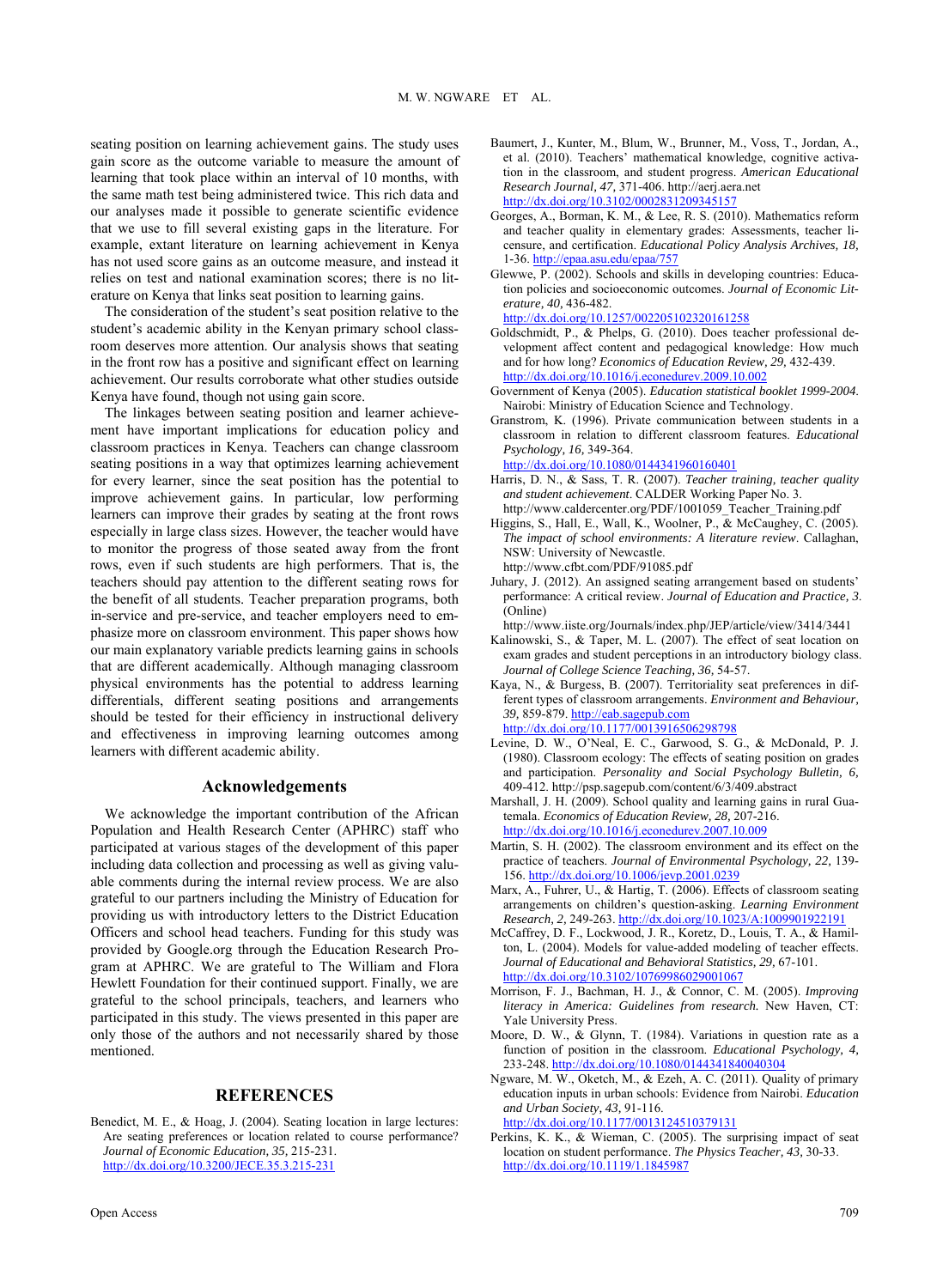- Rowan, B., Correnti, R., & Miller, R. J. (2002). What large-scale, survey research tells us about teacher effects on student achievement: Insights from the prospects study of elementary schools*.* Consortium for Policy Research in Education, Research Report Series RR-051. http://www.americancivil.literacy.org/sites/default/files/researchrepo rt/791\_rr51.pdf
- Siang,  $\overline{T}$ , K. (1991). The effects of seat location on students' learning behaviour in the classroom. *Singapore Journal of Education, 11,* 71- 75. <http://dx.doi.org/10.1080/02188799108547675>
- Tagliacollo, V. A., Volpato, G. L., & Pereira Jr., A. (2010). Association of student position in classroom and school performance. *Educa-*

*tional Research, 1,* 198-201.

http://interesjournal.org/ER/Abstracts/2010%20abstract/July/Tagliacoll o%20et%20al.htm

- Thomas, B. (2003). Take my chair (please). *Chronicle of Higher Education, 49,* 36-38.
- Verbeke, G., & Molenberghs, G. (2000). *Linear mixed models for longitudinal data*. New York: Springer,
- Wannarka, R., & Ruhl, K. (2008). Seating arrangements that promote positive academic and behavioural outcomes: A review of empirical research. *Support for Learning, 23,* 89-93. <http://dx.doi.org/10.1111/j.1467-9604.2008.00375.x>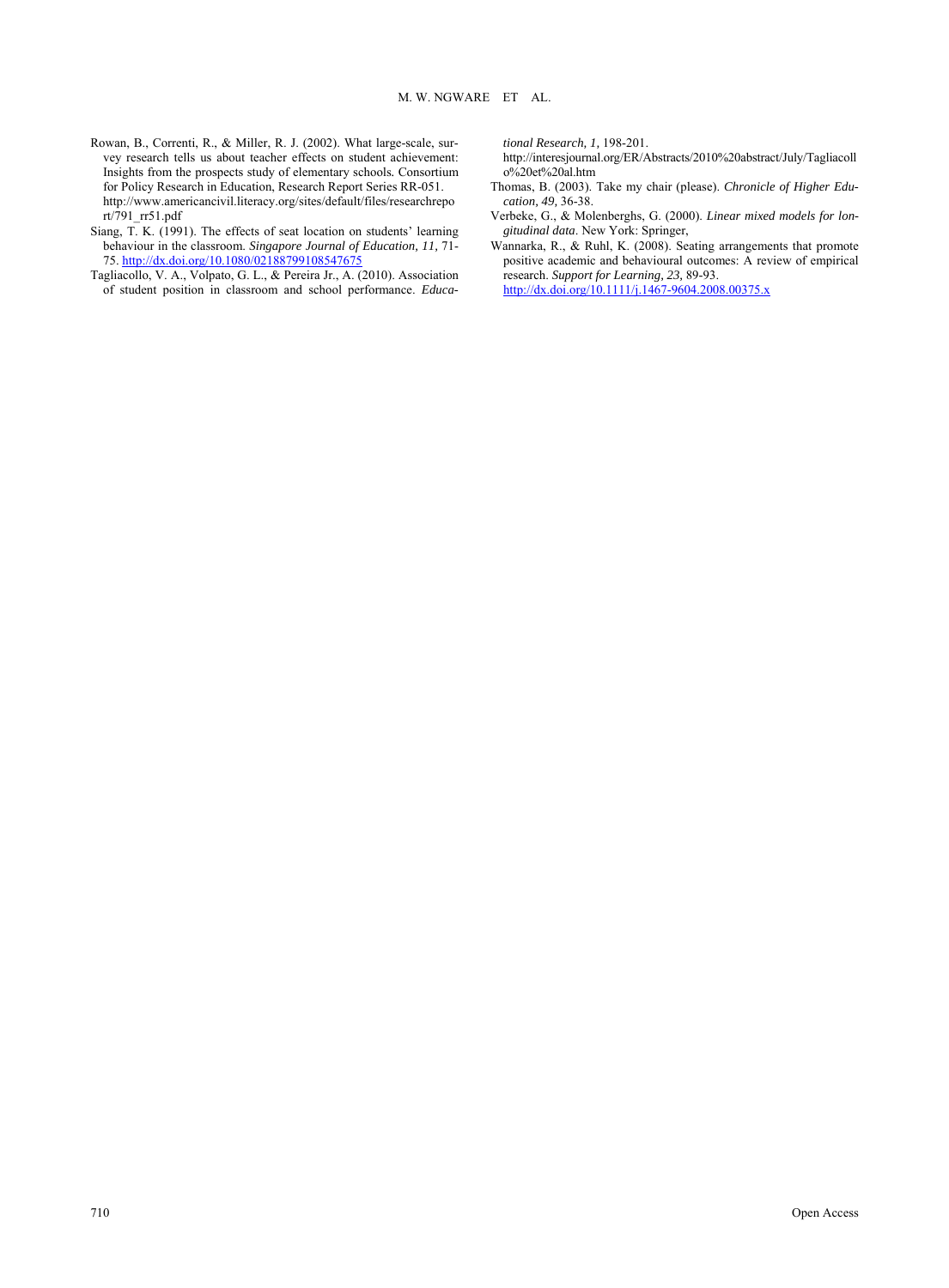| <b>Pupil characteristics</b>       |                   |              |               |                           | <b>School and teacher characteristics</b> |               |              |               |                           |
|------------------------------------|-------------------|--------------|---------------|---------------------------|-------------------------------------------|---------------|--------------|---------------|---------------------------|
|                                    | Category          | Mean (se)    | $\frac{0}{0}$ | t-test<br><i>p</i> -value |                                           |               | Mean (se)    | $\frac{0}{0}$ | t-test<br><i>p</i> -value |
| Have math                          | no                | 0.550(0.023) | 44.3          |                           | School rank                               | Top           | 0.645(0.020) | 57.0          |                           |
| tuition                            | yes               | 0.611(0.020) | 55.4          | 0.023                     |                                           | <b>Bottom</b> | 0.493(0.021) | 43.0          | 0.000                     |
| Pupil gender                       | female            | 0.601(0.022) | 48.0          | ÷,                        | Group                                     | Female        | 0.560(0.025) | 32.2          |                           |
|                                    | male              | 0.565(0.021) | 52.0          | 0.126                     | composition                               | Male          |              | 35.6          | 0.577                     |
|                                    |                   |              |               |                           |                                           | Mixed         | 0.644(0.028) | 32.2          | 0.014                     |
|                                    | level 1 (poor)    | 0.655(0.033) | 20.1          |                           |                                           |               |              |               |                           |
| Wealth Index                       | level 2           | 0.627(0.035) | 20.0          | 0.280                     |                                           | Often         | 0.805(0.040) | 15.4          |                           |
|                                    | level 3           | 0.565(0.034) | 19.7          | 0.029                     | Head-teacher                              | sometimes     | 0.498(0.028) | 25.4          | 0.000                     |
|                                    | level 4           | 0.600(0.031) | 20.2          | 0.112                     | supervision<br>frequency                  | rarely        | 0.518(0.037) | 18.8          | 0.000                     |
|                                    | level 5 (poorest) | 0.463(0.035) | 20.0          | 0.000                     |                                           | never         | 0.581(0.023) | 40.2          | 0.000                     |
|                                    | Never             | 0.612(0.022) | 52.0          | $\overline{\phantom{a}}$  | No education                              |               | 0.640(0.038) | 17.1          |                           |
| Number of times                    | once              | 0.571(0.024) | 36.6          | 0.104                     | Teacher's                                 | certificate   | 0.559(0.018) | 73.2          | 0.025                     |
| repeated grade                     | Twice             | 0.499(0.044) | 9.0           | 0.023                     | highest<br>training level                 | Diploma       | 0.736(0.049) | 7.5           | 0.066                     |
|                                    | three and above   | 0.381(0.103) | 2.4           | 0.018                     |                                           | Degree        | 0.337(0.081) | 2.2           | 0.005                     |
|                                    | Never             | 0.481(0.041) | 13.4          | $\overline{\phantom{a}}$  | Teachers'<br>gender                       | female        | 0.647(0.051) | 47.0          | $\overline{a}$            |
| Speaking English<br>outside school | sometimes         | 0.595(0.017) | 79.6          | 0.005                     |                                           | male          | 0.575(0.016) | 53.0          | 0.421                     |
|                                    | all times         | 0.604(0.062) | 6.7           | 0.047                     | Teachers'<br>Preparedness                 | inadequate    | 0.647(0.051) | 10.6          |                           |
|                                    |                   |              |               |                           |                                           | Adequate      | 0.575(0.016) | 89.5          | 0.080                     |

# **Appendix A: Mean IRT score gain based on pupil, teacher, and school characteristics.**

# **Appendix B: Univariate linear regression model based on all schools, top and bottom performance schools.**

|                              |                 | All schools |         | <b>Top schools</b> |         | <b>Bottom schools</b> |         |
|------------------------------|-----------------|-------------|---------|--------------------|---------|-----------------------|---------|
| Variable                     | Category        | Coefficient | p-value | Coefficient        | p-value | Coefficient           | p-value |
| Intercept                    |                 | 0.68        | 0.000   | 0.70               | 0.000   | 0.66                  | 0.000   |
| <b>Pupil characteristics</b> |                 |             |         |                    |         |                       |         |
| Seating Row (ref: row 1)     | row 2           | $-0.11$     | 0.016   | $-0.03$            | 0.612   | $-0.21$               | 0.001   |
|                              | row $3$         | $-0.15$     | 0.001   | $-0.21$            | 0.001   | $-0.08$               | 0.275   |
|                              | row 4           | $-0.09$     | 0.076   | 0.00               | 0.949   | $-0.24$               | 0.001   |
|                              | row 5           | $-0.17$     | 0.001   | $-0.14$            | 0.039   | $-0.26$               | 0.001   |
|                              | row 6 and above | $-0.18$     | 0.001   | $-0.16$            | 0.025   | $-0.25$               | 0.001   |
| Class and pupil variances    |                 |             |         |                    |         |                       |         |
| class variability            |                 | 0.212       |         | 0.257              |         | 0.075                 |         |
| pupil variability            |                 | 0.617       |         | 0.627              |         | 0.595                 |         |
| inter-class correlation      |                 | 0.104       |         | 0.144              |         | 0.016                 |         |
| Log likelihood               |                 | $-1809.48$  |         | $-1097.10$         |         | $-714.69$             |         |